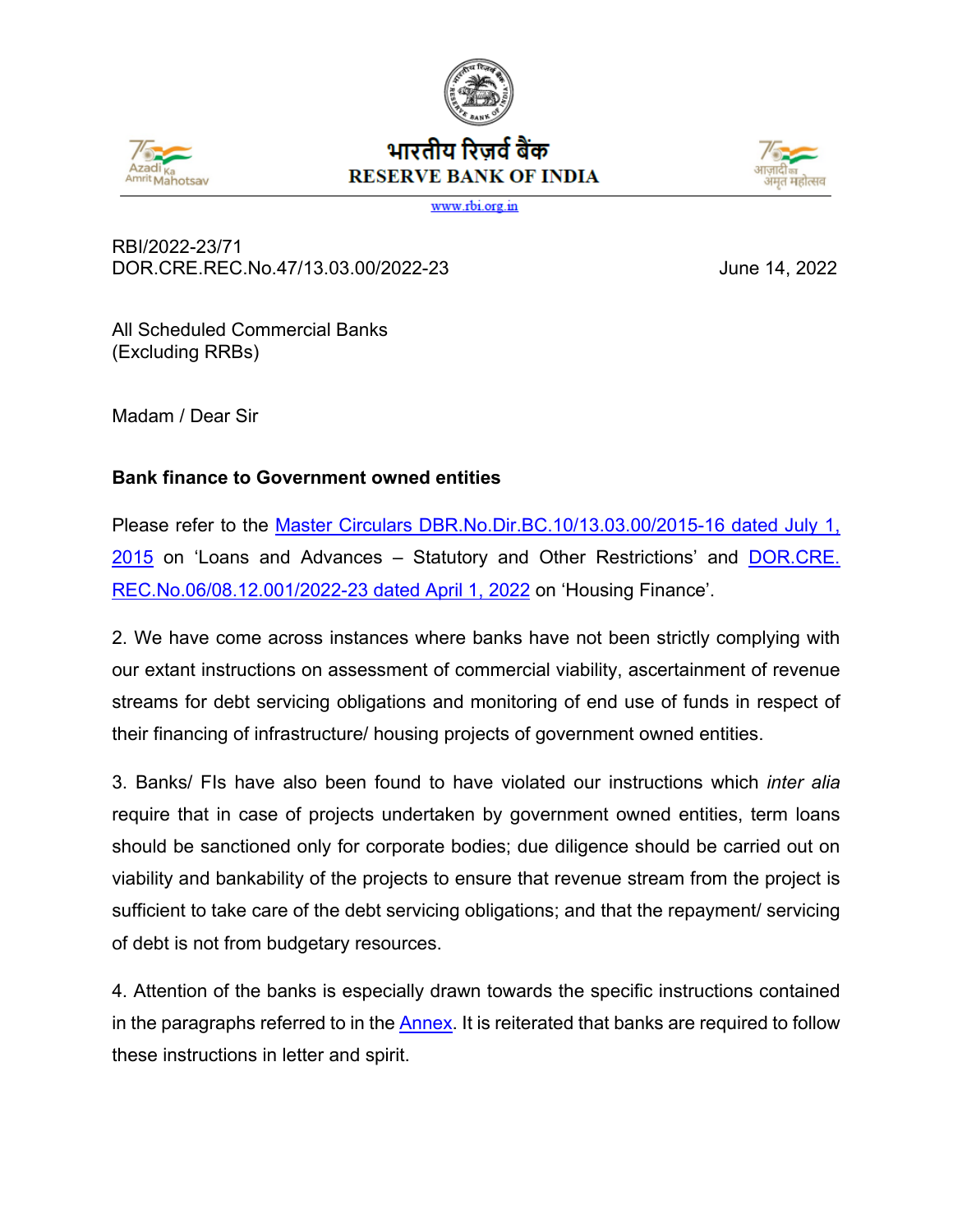5. Banks are advised to carry out a review and place before their Boards, a comprehensive report on the status of compliance with the instructions within three months from the date of this circular.

Yours faithfully,

(Manoranjan Mishra) Chief General Manager